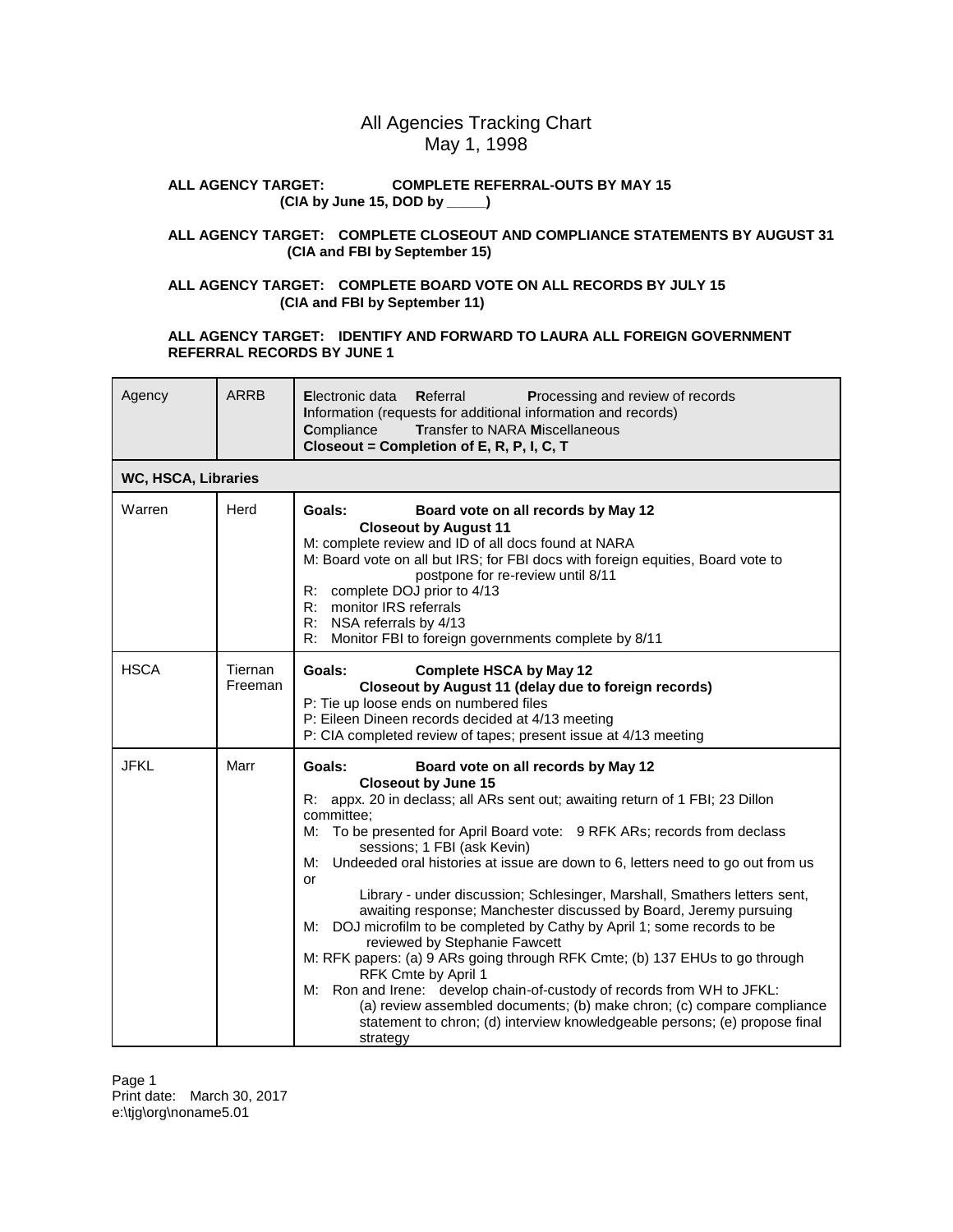| Agency                     | <b>ARRB</b>       | Electronic data<br>Referral<br>Processing and review of records<br>Information (requests for additional information and records)<br><b>Transfer to NARA Miscellaneous</b><br>Compliance<br>Closeout = Completion of E, R, P, I, C, T                                                                                                                                                                                                                                                                                                                                                                                                                                                                                                                     |
|----------------------------|-------------------|----------------------------------------------------------------------------------------------------------------------------------------------------------------------------------------------------------------------------------------------------------------------------------------------------------------------------------------------------------------------------------------------------------------------------------------------------------------------------------------------------------------------------------------------------------------------------------------------------------------------------------------------------------------------------------------------------------------------------------------------------------|
|                            |                   | M: Obtain new copies of 2 records mismarked at declass session<br>C: Develop compliance strategy (Marr, Haron, Gunn) in consultation with Tilley                                                                                                                                                                                                                                                                                                                                                                                                                                                                                                                                                                                                         |
| <b>LBJL</b>                | Marr              | Goals:<br>Board vote on all records by May 12<br>R: all referrals sent out by April 10<br>R: all referrals returned to ARRB by May 1<br><b>Closeout by June 15</b><br>R: identify all records that have not yet been referred/returned after referral<br>(including at least: 30 at 4/7 declass session; appx. 20 at CIA; 1 to GSA;<br>3 USIA; 1 JCS)<br>Jackie tapes to be opened in 9/98.<br>М:<br>M:<br>awaiting Tina Houston response on status of Mildred Steagall, Drew Pearson,<br>etc. files and papers<br>C: Ron drafts letter on Final Declaration                                                                                                                                                                                             |
| Ford                       | Combs/<br>Herd    | Goals:<br>Board vote on all records by May 12<br><b>Closeout by June 15</b><br>P: Confirm status of all records<br>T: Copies of records with postponements to NARA and Ford by 5/1<br>C: Ron drafts letter re submission of Final Decl.<br>C: Final Declaration due 8/1                                                                                                                                                                                                                                                                                                                                                                                                                                                                                  |
| Eisenhower                 | Rockwell          | Goals:<br><b>Complete Ike by April 13</b><br><b>Closeout by April 15</b>                                                                                                                                                                                                                                                                                                                                                                                                                                                                                                                                                                                                                                                                                 |
| Carter                     | Marr              | Goals:<br>Board vote on all records by April 13<br><b>Closeout by May 1</b>                                                                                                                                                                                                                                                                                                                                                                                                                                                                                                                                                                                                                                                                              |
| CIA, FBI, USSS, NSA, State |                   |                                                                                                                                                                                                                                                                                                                                                                                                                                                                                                                                                                                                                                                                                                                                                          |
| <b>CIA</b>                 | Skwirot/<br>Combs | Goals:<br>Board vote on all records by September 11<br><b>Closeout by September 15</b><br>R: CIA to Third Agency Completed by June 15<br>M: resolve multiple tape issue<br>C: Make recommendations with respect to initial compl. stmt.                                                                                                                                                                                                                                                                                                                                                                                                                                                                                                                  |
| <b>FBI</b>                 | Denk              | Goals:<br>Board vote on all records by September 11<br><b>Closeout by September 15</b><br>R: FBI referrals-out to foreign governments completed by April 30<br>FBI to Third Agency completed by April 30<br>R:<br>Letter to State department advising of possible future referrals by<br>R:<br>April 30<br>R: ARRB decisions on contacting State Department by June 15<br>M: BRILAB monitor until complete<br>P: expedite sending foreign letters<br>- apx. 12 sent, 40 to go as of 3/27/98;<br>M: Respond to Freeh letter of 3/31<br>Ŀ.<br>process is ongoing (5 to close out each month);<br>Joe will review Church Comm bulkies<br>М:<br>$\mathsf{T}$ :<br>bulk transfer of records in April<br>M: Finalize FCI procedures/Grand Jury/Foreign Records |
| <b>USSS</b>                | Herd              | Goals: Board vote on all records by July 15<br><b>Closeout by August 10</b>                                                                                                                                                                                                                                                                                                                                                                                                                                                                                                                                                                                                                                                                              |

Page 2 Print date: March 30, 2017 e:\tjg\org\noname5.01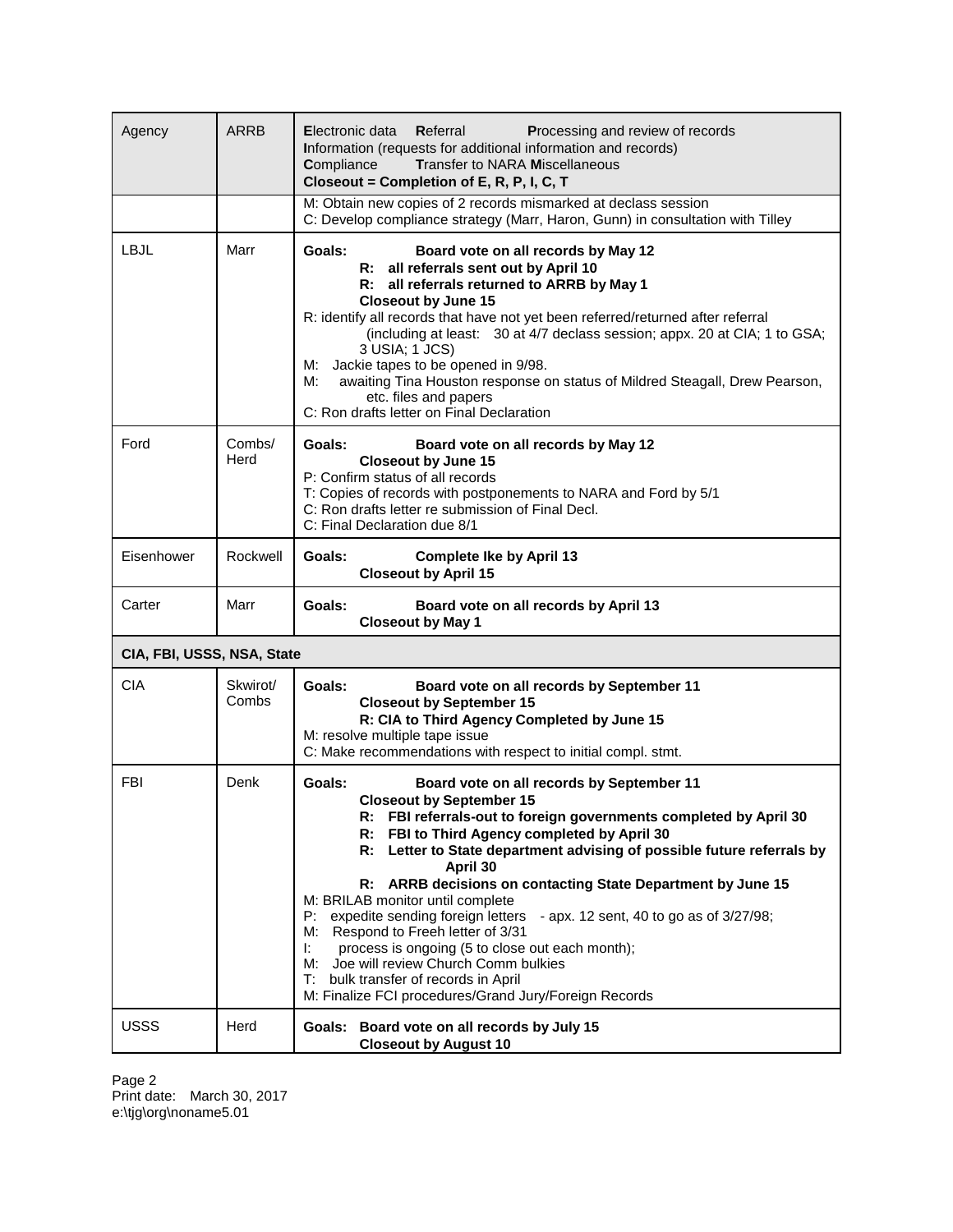| Agency                | <b>ARRB</b>    | Electronic data<br>Referral<br>Processing and review of records<br>Information (requests for additional information and records)<br><b>Transfer to NARA Miscellaneous</b><br><b>Compliance</b><br>Closeout = Completion of E, R, P, I, C, T                                                                                                               |
|-----------------------|----------------|-----------------------------------------------------------------------------------------------------------------------------------------------------------------------------------------------------------------------------------------------------------------------------------------------------------------------------------------------------------|
|                       |                | P: Dineen issue at April meeting<br>I: Formulate additional requests by May 1<br>M: Monitor response to ARRB December letter (resolve issue on Record; Protective<br>Surveys between 61-62)<br>C: Kim & Ron make proposals re: guidelines on Final Declaration of Compliance                                                                              |
| <b>NSA</b>            | Combs          | Goals:<br>Board vote on all records by June 17<br><b>Closeout by July 13</b><br>send out request no. 4 for post-assassination analysis, on hold<br>Ŀ.<br>P: Complete processing of all NSA records by May 12.<br>P: Confirm status of all NSA records<br>M: Michelle take FBI referrals to NSA<br>C: Ron prepare response to initial compliance statement |
| <b>State</b>          | Marr           | Goals:<br>Board vote on all records by May 12<br><b>Closeout by June 1</b>                                                                                                                                                                                                                                                                                |
|                       |                | R: determine exact status of State records referred to FBI (including RIFfed and<br>non-RIFfed; 47 from Dip Security); get RIFs                                                                                                                                                                                                                           |
|                       |                | determine status of records with foreign equities (appx. 3 records?)<br>R:                                                                                                                                                                                                                                                                                |
|                       |                | obtain all State records (4?) forwarded to NARA without Board vote<br>P:                                                                                                                                                                                                                                                                                  |
|                       |                | Irene complete review records identified from SF 135s (esp. Rusk materials)<br>М:                                                                                                                                                                                                                                                                         |
|                       |                | C: Ron Review Final Decl. of Compl. and make recommendation.                                                                                                                                                                                                                                                                                              |
| <b>Miscellaneous:</b> |                | IRS, SSA, LOC, DEA, Postal, GSA, NARA, Courts                                                                                                                                                                                                                                                                                                             |
| <b>IRS</b>            | Denk/<br>Haron | M: Monitor completion of WC<br>Monitor completion of HSCA<br>Monitor completion of SSA<br>Monitor completion of IRS internal searches/processing of records<br>Laura send follow-up to IRS 4/30/98 memo identifiing IRS info in "public"<br>record"                                                                                                       |
| <b>SSA</b>            | Denk/<br>Haron | M: Doug visit SSA and prepare memo on Oswald employer records; clear<br>completed memo with IRS                                                                                                                                                                                                                                                           |
| LOC                   | Haron          | C: Follow up on letters to donors: guidance to CIA on Rockefeller Commission<br>records; follow up with Liebengood.                                                                                                                                                                                                                                       |
| <b>DEA</b>            | Haron          | C: Send compliance letter to DEA<br>M: Designate ARs, if any                                                                                                                                                                                                                                                                                              |
| Postal                | Combs          | <b>COMPLETE</b>                                                                                                                                                                                                                                                                                                                                           |
| <b>GSA</b>            | Haron          | <b>COMPLETE</b>                                                                                                                                                                                                                                                                                                                                           |
| <b>NARA</b>           | Haron          | Goals:<br>Board vote on all records by ____<br>Closeout by<br>Bob complete review of Sydney-Bob documents<br>R:<br>Chet develop long-term plan to get NARA updates on all e-records<br>E:                                                                                                                                                                 |

Page 3 Print date: March 30, 2017 e:\tjg\org\noname5.01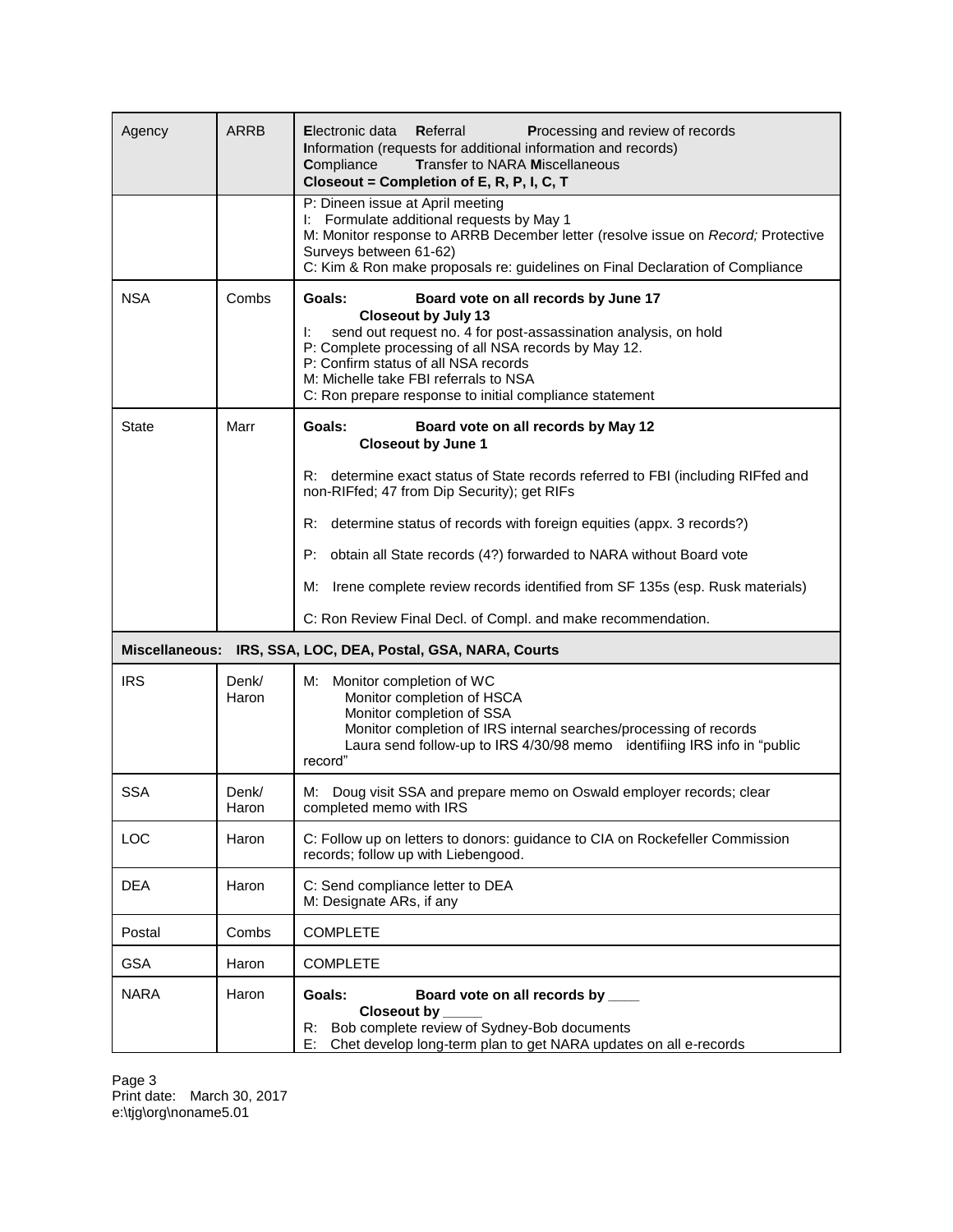| Agency                  | <b>ARRB</b> | Electronic data<br>Referral<br>Processing and review of records<br>Information (requests for additional information and records)<br><b>Transfer to NARA Miscellaneous</b><br>Compliance<br>Closeout = Completion of E, R, P, I, C, T                                                                                                                                                                                                                                                                                                                                                                                                                                                                                                                                                                                                                                                                                       |
|-------------------------|-------------|----------------------------------------------------------------------------------------------------------------------------------------------------------------------------------------------------------------------------------------------------------------------------------------------------------------------------------------------------------------------------------------------------------------------------------------------------------------------------------------------------------------------------------------------------------------------------------------------------------------------------------------------------------------------------------------------------------------------------------------------------------------------------------------------------------------------------------------------------------------------------------------------------------------------------|
|                         |             | C: Set compliance meeting<br>Sydney / Bob documents found, awaiting referral, Bob completes review of same<br>C:Request Final Declarations of Compliance from Ford and LBJ Libraries; meet with<br>Main and S.W. NARA regarding its compliance                                                                                                                                                                                                                                                                                                                                                                                                                                                                                                                                                                                                                                                                             |
| Courts                  | Haron       | notification letter to Courts<br>М:                                                                                                                                                                                                                                                                                                                                                                                                                                                                                                                                                                                                                                                                                                                                                                                                                                                                                        |
| <b>DOD</b>              |             |                                                                                                                                                                                                                                                                                                                                                                                                                                                                                                                                                                                                                                                                                                                                                                                                                                                                                                                            |
| <b>OSD</b>              | Horne       | C: Compliance statement extension granted until JFK Act work completed. OSD<br>awaiting Stewart Aly review of one folder of documents.<br>Doug make recommendation on handling OSD file in Aly custody<br>М:                                                                                                                                                                                                                                                                                                                                                                                                                                                                                                                                                                                                                                                                                                               |
| Joint Staff             | Horne       | Board vote on all records by _____<br>Goals:<br>Closeout by<br>M: Joint Staff has delivered to ARRB Staff the first of three increments (J-3<br>material) of add'l material for review at Joint Declass sessions (appx. 167 records).<br>ARRB asked Joint Staff to complete document review of Mongoose and FOIA<br>material by mid April 1998, and deliver to declass session by mid April.<br>Joint Staff Histories status: Joint Staff 3 volume history on Vietnam has been<br>reviewed by CIA & DOD and is available from the OSD history office in response to<br>FOIA requests; Joint Staff will copy all 3 volumes for the ARRB and we will place<br>volumes in JFK Collection at NARA. Two other history volumes from the early 60's<br>contain chapters on Laos and Cuba; Joint Staff will review their equities in these<br>chapters and make copies for inclusion in the Joint Declasification session process. |
| Army                    | Horne       | C: Compliance Stmt. overdue (due 3/3/98)                                                                                                                                                                                                                                                                                                                                                                                                                                                                                                                                                                                                                                                                                                                                                                                                                                                                                   |
| Army IRR                | Horne       | M: Jim Goslee is reviewing documents as we receive them from IRR. IRR<br>requested, and ARRB granted, an extension until 30 April 98 for declassification<br>review and transfer of IRR case files.<br>M: Doug write NBR memo on James M. Parker.                                                                                                                                                                                                                                                                                                                                                                                                                                                                                                                                                                                                                                                                          |
| Army CIC                | Horne       | <b>COMPLETE</b>                                                                                                                                                                                                                                                                                                                                                                                                                                                                                                                                                                                                                                                                                                                                                                                                                                                                                                            |
| <b>AFIP</b>             | Horne       | <b>COMPLETE</b>                                                                                                                                                                                                                                                                                                                                                                                                                                                                                                                                                                                                                                                                                                                                                                                                                                                                                                            |
| Navy/<br><b>Marines</b> | Horne       | C: Navy OGC final compliance statement received; Ron has prepared draft reply<br>and needs to discuss with Doug and Jeremy.                                                                                                                                                                                                                                                                                                                                                                                                                                                                                                                                                                                                                                                                                                                                                                                                |
| ONI/NCIS                | Horne       | C: ARRB sent initial request to ONI requesting they designate compliance official.<br>Compliance Official will be LCDR Bastien, but formal reply may not be received until<br>mid-April. Upon receipt of formal reply, Ron will hold compliance mtg w/ LCDR<br>Bastien.                                                                                                                                                                                                                                                                                                                                                                                                                                                                                                                                                                                                                                                    |
| <b>Bethesda</b>         | Horne       | <b>COMPLETE</b>                                                                                                                                                                                                                                                                                                                                                                                                                                                                                                                                                                                                                                                                                                                                                                                                                                                                                                            |
| Air Force               | Horne       | M: Ron asked for an expanded supplemental compliance statement with better<br>explanations of searches conducted.                                                                                                                                                                                                                                                                                                                                                                                                                                                                                                                                                                                                                                                                                                                                                                                                          |
| <b>DIA</b>              | Horne       | M: 36 records received from DIA; many open in full; those not open in full will go<br>before declass session.<br>C: Compliance Stmt received from LTG Hughes, without the appropriate wording                                                                                                                                                                                                                                                                                                                                                                                                                                                                                                                                                                                                                                                                                                                              |

Page 4 Print date: March 30, 2017 e:\tjg\org\noname5.01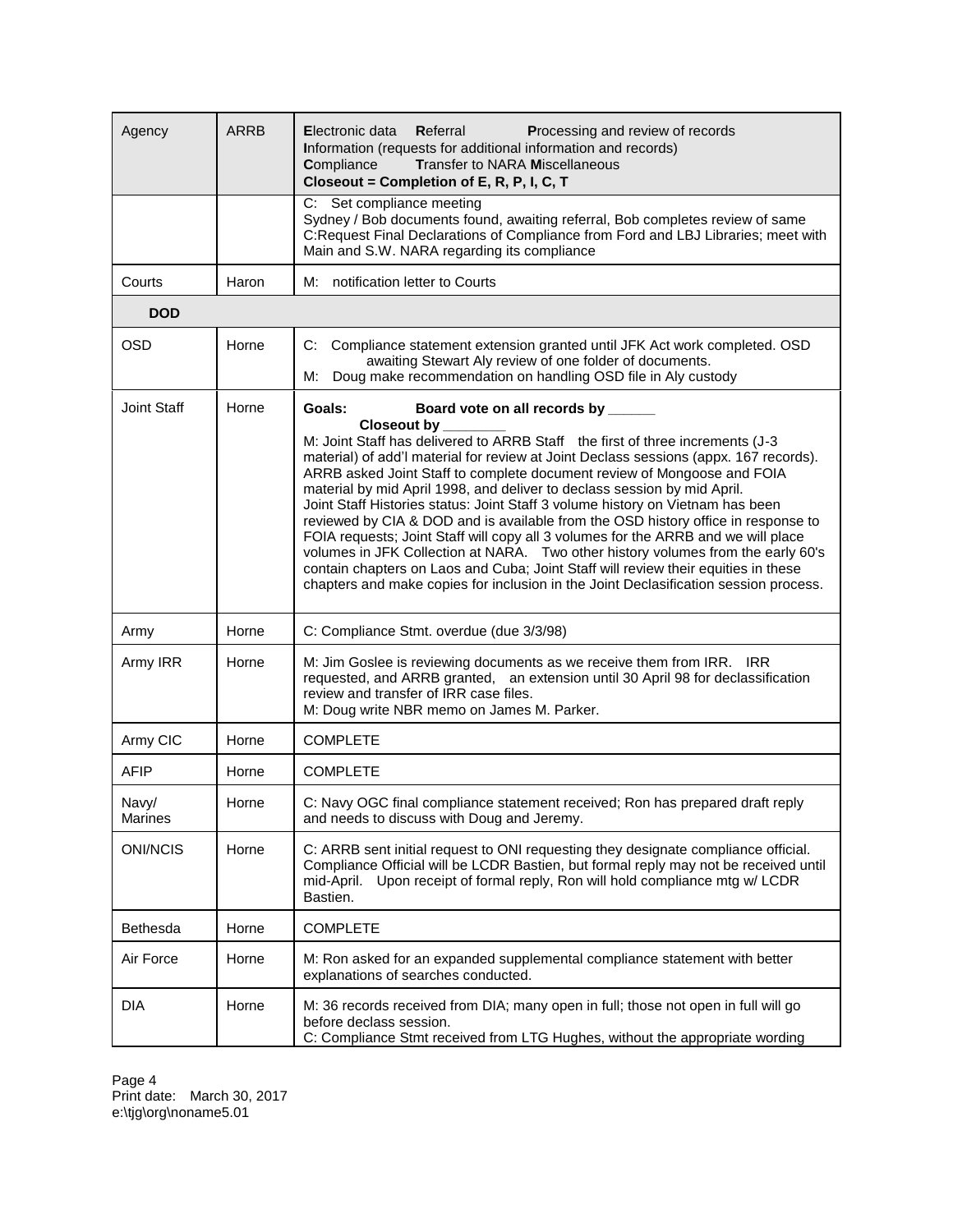| Agency             | <b>ARRB</b>     | Electronic data<br>Referral<br>Processing and review of records<br>Information (requests for additional information and records)<br><b>Transfer to NARA Miscellaneous</b><br>Compliance<br>Closeout = Completion of E, R, P, I, C, T |
|--------------------|-----------------|--------------------------------------------------------------------------------------------------------------------------------------------------------------------------------------------------------------------------------------|
|                    |                 | required by our compliance program. Ron has sent letter back to DIA requesting a<br>supplemental declaration using appropriate language.                                                                                             |
| <b>DOJ</b>         |                 |                                                                                                                                                                                                                                      |
| <b>INS</b>         | Haron           | C: Ron monitors INS tasks to be completed; Final Declaration of Compl. anticipated<br>by May 1.                                                                                                                                      |
| Civil              | Haron           | M: Coordinate on placement of FOIA files in JFK Collection; confirm that additional<br>FOIA case files are being retrieved; obtain updated Final Compl. Stmt.                                                                        |
| Civil Rights       | Haron           | <b>COMPLETE</b>                                                                                                                                                                                                                      |
| Criminal           | Haron           | M: review of internal security files; monitor processing of organized crime records<br>that were designated as Ars; possible meeting                                                                                                 |
| Leadership         | Haron           | DOJ must complete processing of ARs and submit Final Declaration of<br>P: .<br>Compliance.                                                                                                                                           |
| <b>OLC</b>         | Haron           | M: COMPLETE (but confirm physical transfer of OLC assassination records to JFK<br>Collection)                                                                                                                                        |
| <b>White House</b> |                 |                                                                                                                                                                                                                                      |
| <b>NSC</b>         | Combs           | Goals: Board vote on all records by May 12<br><b>Closeout by June 15</b><br>NSC completing review - apx. 85% done,<br>P:<br>send compliance letter by end of April<br>C:                                                             |
| <b>WHCA</b>        | Horne/<br>Haron | M: Awaiting Final Compliance Statement and supplementary information re: 1963-64<br>WHCA organization.                                                                                                                               |
| <b>PFIAB</b>       | Combs           | M: Jeremy call Randy Dietering<br>R: Referral-outs to DOD                                                                                                                                                                            |
| <b>Treasury</b>    |                 |                                                                                                                                                                                                                                      |
| Main               | Haron           | C: Awaiting Compliance Statement                                                                                                                                                                                                     |
| <b>ATF</b>         | Haron           | <b>COMPLETE</b>                                                                                                                                                                                                                      |
| Customs            | Denk            | <b>COMPLETE</b>                                                                                                                                                                                                                      |
| <b>Congress</b>    |                 |                                                                                                                                                                                                                                      |
| <b>HUAC</b>        | Haron/<br>Combs | M: Awaiting authorization from Judiciary Comm.                                                                                                                                                                                       |
| Abzug              | Haron/<br>Combs | M: ARs designated and NARA notified<br>monitor processing of ARs<br>P:                                                                                                                                                               |
| Edwards            | Haron/<br>Combs | M: Awaiting authorization from Judiciary Comm.                                                                                                                                                                                       |

Page 5 Print date: March 30, 2017 e:\tjg\org\noname5.01